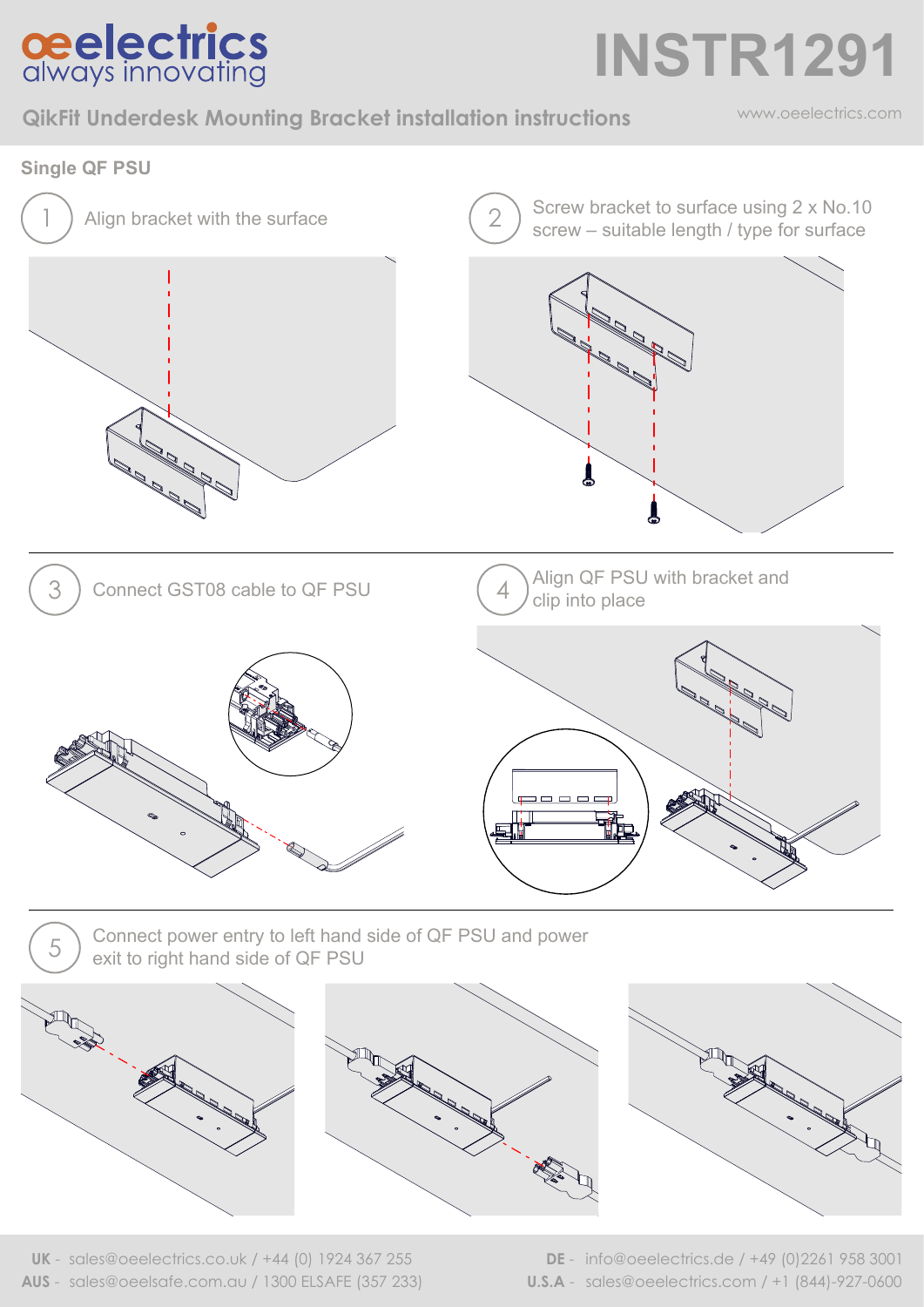## **ceelectrics**<br>always innovating

**QikFit Underdesk Mounting Bracket installation instructions**

www.oeelectrics.com

**INSTR1291**



**NOTE:** Where 2 x QF 2gang modules please use QikBox INSTR 1209



\*NOTE: If using QF Power Modules please see INSTR1213 - Fitting 2 x QikFit Modules Together.pdf or view the video here: [QikFit Power Modules](https://www.oeelectrics.co.uk/2019/01/qikfit-euro/)